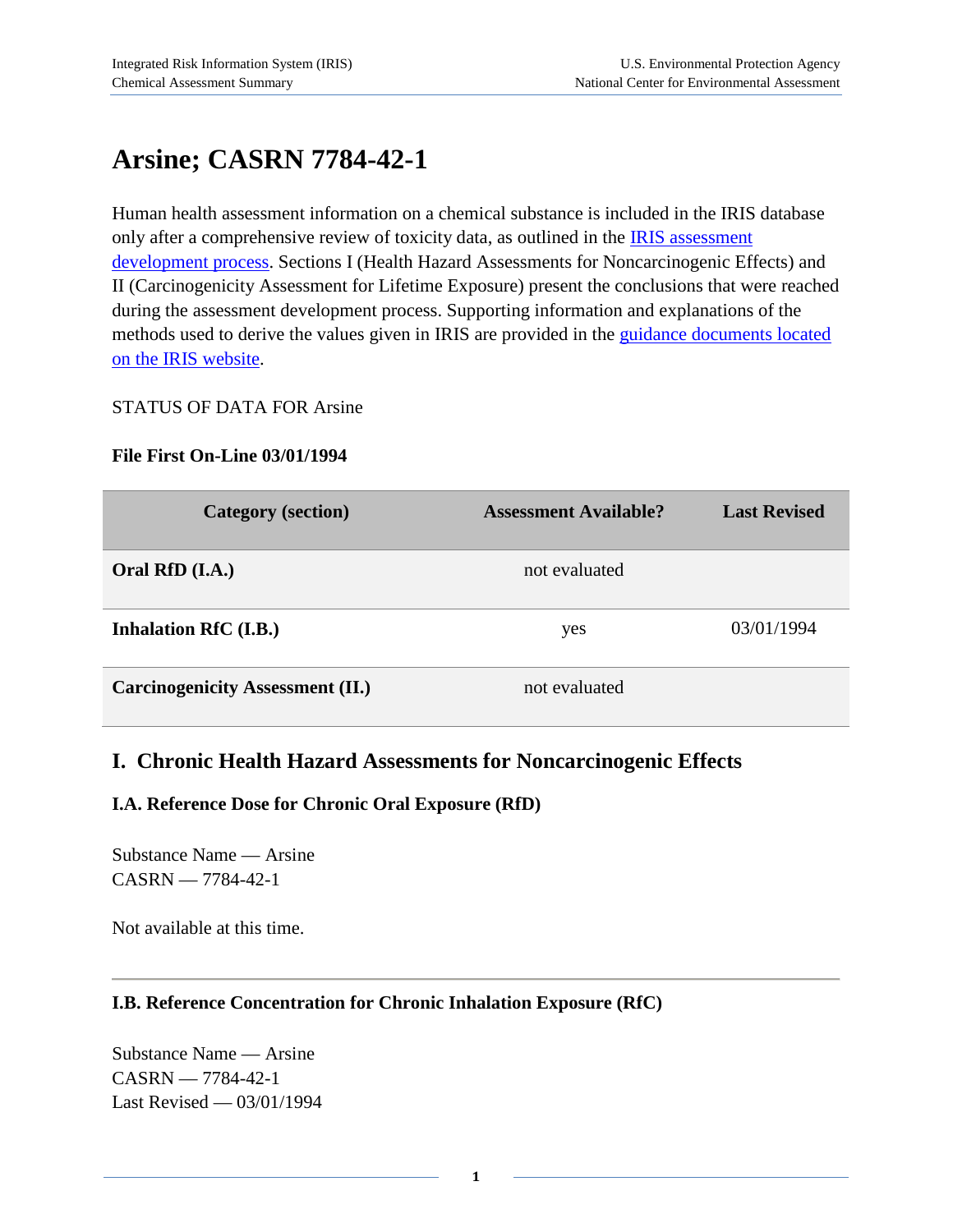The inhalation Reference Concentration (RfC) is analogous to the oral RfD and is likewise based on the assumption that thresholds exist for certain toxic effects such as cellular necrosis. The inhalation RfC considers toxic effects for both the respiratory system (portal-of-entry) and for effects peripheral to the respiratory system (extrarespiratory effects). It is expressed in units of mg/cu.m. In general, the RfC is an estimate (with uncertainty spanning perhaps an order of magnitude) of a daily inhalation exposure of the human population (including sensitive subgroups) that is likely to be without an appreciable risk of deleterious effects during a lifetime. Inhalation RfCs were derived according to the Interim Methods for Development of Inhalation Reference Doses (EPA/600/8-88/066F August 1989) and subsequently, according to Methods for Derivation of Inhalation Reference Concentrations and Application of Inhalation Dosimetry (EPA/600/8-90/066F October 1994). RfCs can also be derived for the noncarcinogenic health effects of substances that are carcinogens. Therefore, it is essential to refer to other sources of information concerning the carcinogenicity of this substance. If the U.S. EPA has evaluated this substance for potential human carcinogenicity, a summary of that evaluation will be contained in Section II of this file.

| <b>Critical Effect</b>       | Exposures*                   | UF  | MF           | <b>RfC</b> |
|------------------------------|------------------------------|-----|--------------|------------|
|                              |                              |     |              |            |
| <b>Increased hemolysis,</b>  | NOAEL: 0.08 mg/cu.m          | 300 | $\mathbf{1}$ | $5E-5$     |
| abnormal RBC                 | NOAEL(ADJ): 0.014 mg/cu.m    |     |              | mg/cu.m    |
| morphology, and              | NOAEL(HEC): 0.014 mg/cu.m    |     |              |            |
| increased spleen             |                              |     |              |            |
| weight                       | LOAEL: $1.6 \text{ mg/cu.m}$ |     |              |            |
|                              | LOAEL(ADI): 0.28 mg/cu.m     |     |              |            |
| <b>13-Week Rat and Mouse</b> | $LOAEL(HEC): 0.28$ mg/cu.m   |     |              |            |
| and 28-Day Hamster           |                              |     |              |            |
| <b>Inhalation Study</b>      |                              |     |              |            |
|                              |                              |     |              |            |
| Blair et al., 1990a,b        |                              |     |              |            |
|                              |                              |     |              |            |
|                              |                              |     |              |            |
| <b>Increased hemolysis,</b>  | NOAEL: 0.08 mg/cu.m          |     |              |            |
| increased spleen             | NOAEL(ADJ): 0.014 mg/cu.m    |     |              |            |
| weight, and impaired         | NOAEL(HEC): 0.014 mg/cu.m    |     |              |            |
| compensatory                 |                              |     |              |            |
|                              | LOAEL: $1.6 \text{ mg/cu.m}$ |     |              |            |

## **I.B.1. Inhalation RfC Summary**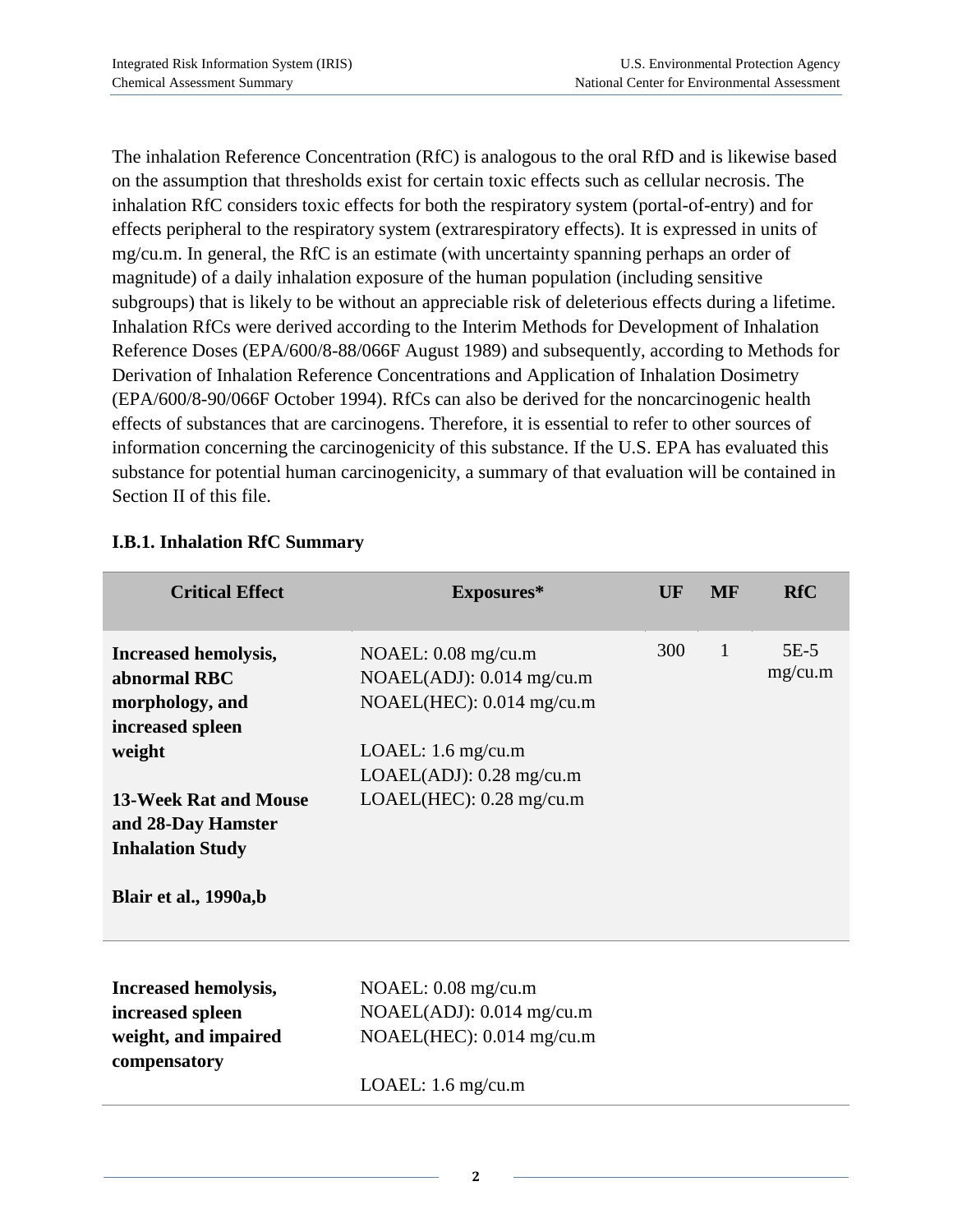| <b>Critical Effect</b>                          | Exposures*                                               | UF | <b>MF</b> | <b>RfC</b> |
|-------------------------------------------------|----------------------------------------------------------|----|-----------|------------|
| erythropoiesis                                  | $LOAEL(ADJ): 0.28$ mg/cu.m<br>$LOAEL(HEC): 0.28$ mg/cu.m |    |           |            |
| <b>12-Week Mouse</b><br><b>Inhalation Study</b> |                                                          |    |           |            |
| <b>Hong et al., 1989</b>                        |                                                          |    |           |            |

\*Conversion Factors and Assumptions — Assuming 25 C and 760 mmHg, LOAEL (mg/cu.m) = 0.025 ppm x 77.93/24.45 = 0.08 x 6 hours/24 hours x 5 days/7 days = 0.014 mg/cu.m. The NOAEL(HEC) was calculated for a gas:extrarespiratory effect, assuming periodicity was attained. Because the b:a lambda values are unknown for the experimental species (a) and humans (h), a default value of 1.0 is used for this ratio. NOAEL(HEC) = NOAEL(ADJ) x [b:a  $lambda(a)/b$ :a  $lambda(h)$ ] = 0.014 mg/cu.m.

#### **I.B.2. Principal and Supporting Studies (Inhalation RfC)**

Blair, P., M. Thompson, R. Morrissey et al. 1990a. Comparative toxicity of arsine gas in B6C3F1 mice, Fischer 344 rats, and Syrian golden hamsters: System organ studies and comparison of clinical indices of exposure. Fund. Appl. Toxicol. 14(4): 776-787.

Blair, P., M. Thompson, M. Bechtold et al. 1990b. Evidence of oxidative damage to red blood cells in mice induced by arsine gas. Toxicology. 63(1): 25-34.

Hong, H., B. Fowler, and G. Boorman. 1989. Hematopoietic effects in mice exposed to arsine gas. Toxicol. Appl. Pharmacol. 97(1): 173-182.

Arsine gas is a potent hemolytic agent and a recognized industrial hazard. Typical cases of acute poisonings, predominantly in workers accidentally exposed, resulted in hemoglobinuria, jaundice, and hemolytic anemia. The rapid and unique hemolysis caused by arsine can progress to oliguric renal failure, which can be fatal without proper therapy (Levinsky et al., 1970; Fowler and Weissberg, 1974). It has been reported that a half-hour exposure to 25-50 ppm can be lethal (Blackwell and Robins, 1979). Hemolytic anemia, however, is the most consistent clinical finding in humans. Observed hemolytic effects in humans are consistent with effects observed in laboratory animals and include increased Hgb concentrations; reticulocytosis; leukocytosis; and altered RBC morphology characterized by basophilic stippling, anisocytosis, poikilocytosis, redcell fragments, and ghost cells (Levinsky et al., 1970; Fowler and Weissberg, 1974; Wald and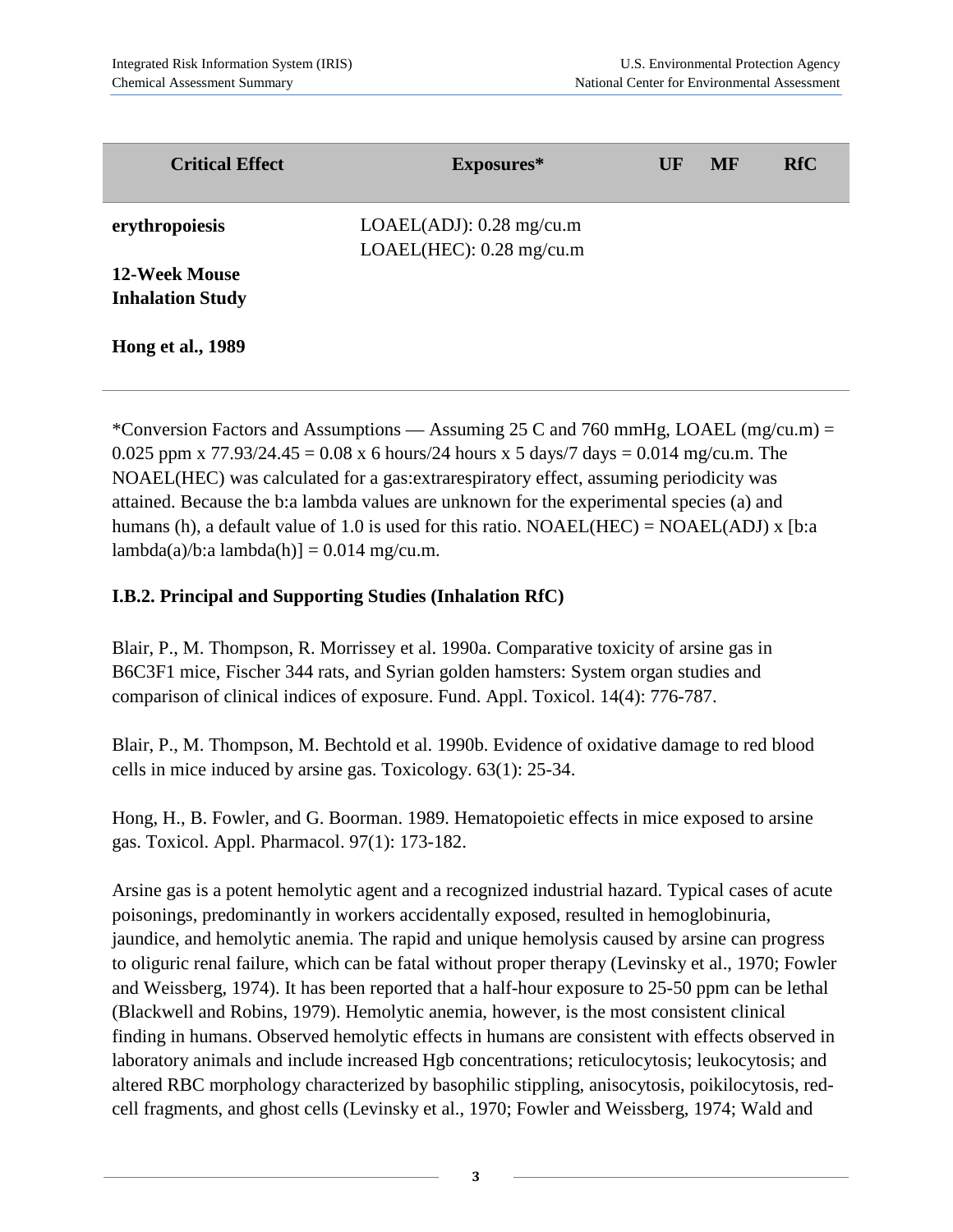Becker, 1986). Species differences are expected to be relatively few with respect to hematologic effects for this direct-acting hemolytic agent. This was confirmed in a series of comparative toxicity studies in B6C3F1 mice, Fischer 344 rats, and Golden Syrian hamsters (Blair et al., 1990a; Hong et al., 1989).

Although the reactive form of arsine and the specific sequence of events that precede hemolysis are not fully known, the general mechanism of RBC damage caused by arsine is understood. In vitro studies (Blair et al., 1990b) show that the concentration of reduced glutathione falls during incubation with arsine. It is likely that this is due to an oxidized metabolite of arsine because arsine does not lyse RBCs in the absence of molecular oxygen (Blair et al., 1990b; Pernis and Magistretti, 1960). Maintenance of glutathione in the reduced state via the hexose monophosphate shunt in erythrocytes is essential for the maintenance of sulfhydryl groups in membrane proteins and Hgb. With oxidation and cross-linking of sulfhydryl groups on Hgb, denaturation of the protein occurs and aggregates of the precipitated molecule bind to the inner surface of the red cell membrane (Heinz bodies). In the process of preventing the oxidation of Hgb, glutathione levels are decreased and may not be adequate to inhibit membrane sulfhydryl oxidation (Jacob and Jandl, 1962). Both the formation of Heinz bodies and membrane sulfhydryl oxidation increase the fragility of the cell membrane and predispose cells to fragmentation (Weed and Reed, 1966). Hematologic effects observed in exposed animals by Blair et al. (1990a,b) and Hong et al. (1989), such as increased hemosiderosis, Heinz bodies, low RBC counts, low Hgb concentrations, and low HCTs, would be consistent with this pathogenesis.

Blair et al. (1990a) exposed 8-10-week-old (90-105-g) Fischer 344 rats (15-16/sex/group) 6 hours/day for 14 consecutive days and 5 days/week for 4 and 13 weeks. Exposure concentrations were 0, 0.025, 0.5, or 2.5 ppm arsine (equivalent to 0, 0.08, 1.6, or 8.0 mg/cu.m, respectively) for the 13-week study and 0, 0.5, 2.5, and 5.0 ppm for the other studies. Duration-adjusted concentrations for the 13-week study were 0.014, 0.28, or 1.4 mg/cu.m for the low-, mid-, and high-exposure groups, respectively. Blood and tissue samples were collected 1 and 3 days after the final exposure for rats exposed over 14 days and 4 weeks, respectively. Samples were collected 3 and 4 days after the final exposure for rats exposed over 13 weeks. In addition, interim samples were collected in the 13-week study to monitor the time course of hematologic changes.

In addition, Blair et al. (1990a) exposed 8-10-week-old (20-30-g) B6C3F1 mice (15- 16/sex/group) 6 hours/day for 1 day (females only), 14 consecutive days, and 5 days/week for 13 weeks. Exposure concentrations were 0, 0.025, 0.5, or 2.5 ppm arsine (equivalent to 0, 0.08, 1.6, or 8.0 mg/cu.m, respectively) for the 13-week study and 0, 0.5, 2.5, and 5.0 ppm for the other studies. Duration-adjusted concentrations for the 13-week study were 0.014, 0.28, or 1.4 mg/cu.m for the low-, mid-, and high-exposure groups, respectively. Mice exposed for a single day were sacrificed 0, 1, 2, 4, or 7 days after exposure to track postexposure recovery. Mice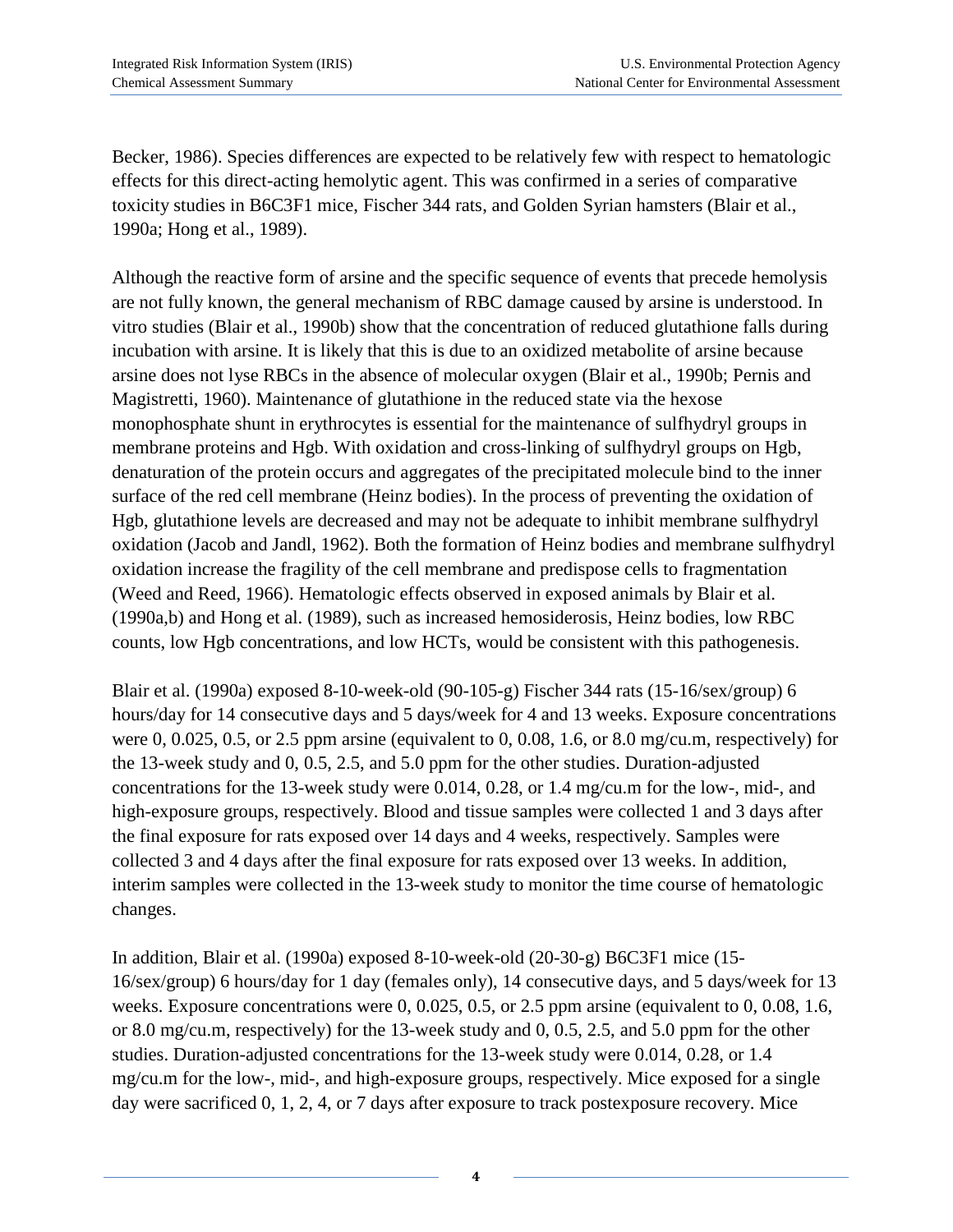exposed for 14 days were sacrificed 1 or 2 days after the final exposure, whereas mice exposed for 13 weeks were sacrificed 3 or 4 days after the final exposure.

Blair et al. (1990a) also exposed 8-10-week-old (130-150-g) Golden Syrian hamsters (15- 16/sex/group) to 0, 0.5, 2.5, or 0.5 ppm arsine (equivalent to 0, 1.6, 8.0, or 16 mg/cu.m, respectively), 6 hours/day, 5 days/week (duration- adjusted to 0.28, 1.4, or 28 mg/cu.m) for 4 weeks. Blood samples were collected 3 and 4 days after the final exposure.

Histopathology and packed cell volumes (PCV) determinations were performed on all animal species. Histopathologic examinations were performed for 31 male and 29 female tissues. Respiratory tract tissues examined included the nasal cavity (three sections), esophagus, lungs, and bronchi. Hematological measurements were conducted only in the rats at interim time points (1, 3, and 11.5 days) and 3 and 4 days postexposure. Amino levalinic acid dehydratase (ALAD) activity in RBCs was assayed in all three species to determine the effects of arsine on the heme synthetic pathway.

Microscopic examinations revealed no pathology of the nasal cavity or lower respiratory tract in any of the species studied. Treatment-related lesions, as discussed below, were noted only in the spleen (all species), liver (mice only), and bone marrow (rats only). No clinical effects were reported in any of the species.

In rats, enlarged spleens and significantly increased relative spleen weights ( $p < 0.05$ ) were observed in the 0.5- and 2.5-ppm males and females at 28 and 90 days. Despite a 3-day recovery period, male and female rats exposed to 0.5 ppm arsine for 28 or 90 days experienced an average increase in relative spleen weight of approximately 50% over controls. Increased hemosiderosis and extramedullary hematopoiesis in the spleen and bone marrow, as well as hyperplasia of bone marrow, were present in the high-concentration rats. Significantly decreased RBC counts, Hgb concentrations, and HCTs were present in blood collected at 80 or 81 days of exposure in all exposed females and in 0.5- and 2.5-ppm exposed males. The mean corpuscular volume (MCV) and mean corpuscular hemoglobin (MCH) were elevated significantly in male and female rats of the mid- and high-concentration groups, whereas platelet count increased only in the highconcentration group. Increased ALAD activity and reduced PCV occurred in the mid- and highconcentration groups. Increased ALAD activity is consistent with the increase in the number of immature RBCs observed by Hong et al. (1989) and supports the existence of a compensatory, regenerative response to RBC hemolysis at the lowest (0.025 ppm) arsine exposure level.

In mice, intracanalicular bile stasis was reported in the liver of 2.5-ppm males and females, and increased relative liver weight was reported in the 2.5-ppm males. The male and female mice exposed to 2.5 ppm and the males exposed to 0.5 ppm exhibited an elevated relative spleen weight after 90 days of exposure to arsine. Relative spleen weight increase over controls in the

**5**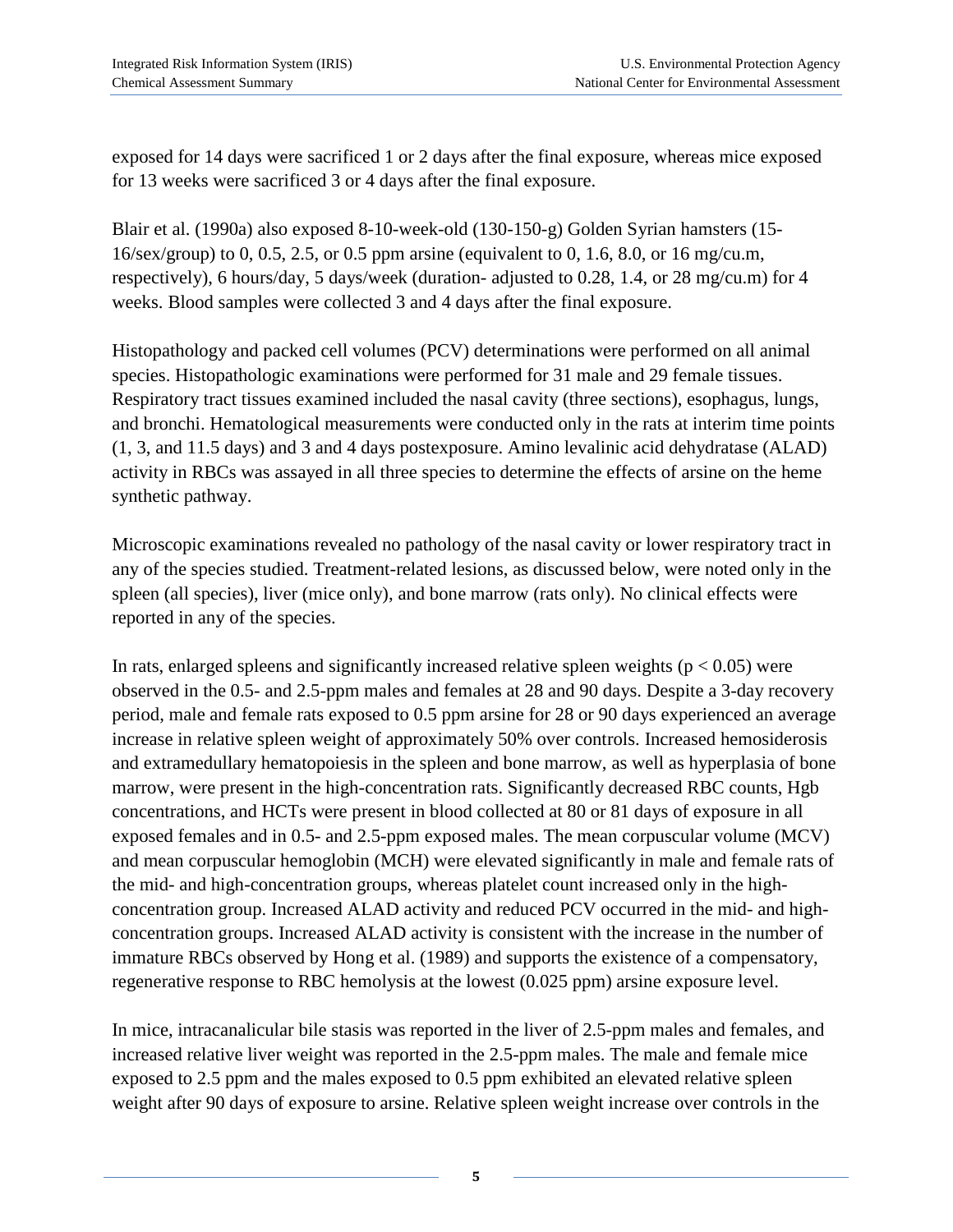males exposed to 0.5 ppm was 75% after 14 days and 32% after 90 days exposure. This corresponded to histopathological findings of enlarged, darkened spleens with increased hemosiderosis and extramedullary hematopoiesis at these exposure levels. Mean PCVs were decreased in all exposure groups of female mice (6/group) subjected to 90 days exposure and a 4-day recovery period. However, little significance is placed on these results given the small number of animals involved and the fact that no change relative to controls was observed in female mice given 90 days exposure and a 3-day recovery period. In addition, a PCV effect was seen only in males at the 2.5-ppm (90-day) exposure level. Amino levalinic acid dehydratase activity was significantly increased in the 0.5-ppm male and female mice at 14 days, but not at 90 days. Increased ALAD activity was sustained for 90 days at the 2.5-ppm exposure level.

Similar effects were observed in Golden Syrian hamsters exposed to 0, 0.5, 2.5, or 5.0 ppm arsine, 5 days/week, for 28 days. The PCV was reduced significantly in the high-concentration group for both females and males. Spleen weights of the mid- and high-exposure groups (males and females) were markedly increased relative to controls. Amino levalinic acid dehydratase activity was significantly increased at all exposure levels for males and at the mid and high levels for the females. Splenomegaly similar to that observed in the rats and mice was observed in both females and males of the mid- and high-exposure groups.

Blair et al. (1990b) further investigated the hypothesis that hemolytic effects of arsine gas involve oxidative stress by arsine on erythrocytes, which results in denaturation of Hgb and cell lysis. B6C3F1 mice (10/sex/group) were exposed to 0, 0.025, 0.5, or 2.5 ppm arsine (equivalent to 0, 0.08, 1.6, or 8.0 mg/cu.m, respectively), 6 hours/day, 5 days/week (duration adjusted to 0.014, 0.28, or 1.4 mg/cu.m), for 13 weeks. Blood samples were collected after 5, 15, and 90 days of exposure, and hematological measurements were made. Red blood cell counts, Hgb concentrations, and HCTs were decreased in the 2.5-ppm animals (also 0.5-ppm males for Hgb concentration). Mean corpuscular volume was significantly increased in females of the 0.5-ppm group, and MCVs and MCHs were significantly increased in males and females of the 2.5-ppm group at the 90-day sacrifice. A significant increase in the mean corpuscular Hgb concentration (MCHC) and platelets also occurred in 2.5-ppm males. Some of these hematological parameters were also significantly affected on days 5 and 15 of exposure. White cell count was affected only in the earlier time points (5 and 15 days) in the high-concentration males. Methemoglobin levels were elevated significantly ( $p < 0.01$ ) in the 2.5-ppm group after 90 days of exposure to arsine gas. Significant increases in absolute reticulocyte counts occurred in animals in the 2.5-ppm exposure groups  $(p < 0.01)$ , and small (not statistically significant) increases occurred in the 0.5ppm exposure groups. Morphological evaluation of RBCs revealed polychromasia, anisocytosis, poikilocytosis, increased number of Howell-Jolly bodies, and numerous acanthocytes in the 2.5 ppm animals. These effects were apparent but less severe in the 0.5-ppm group.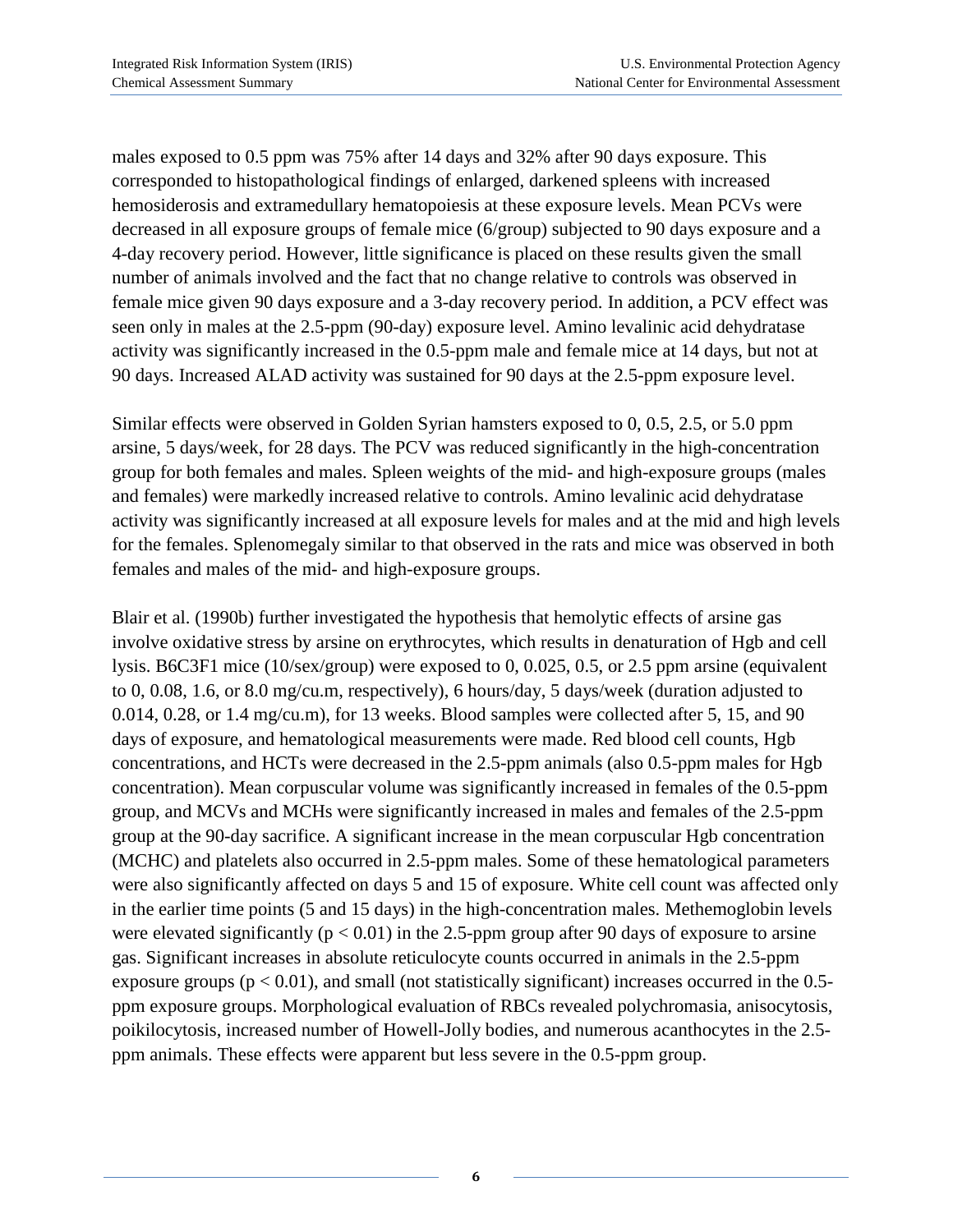In another subchronic mouse bioassay, 8-week-old female B6C3F1 mice (36/group) inhaled 0, 0.025, 0.5, or 2.5 ppm arsine (equivalent to 0, 0.077, 1.54, or 7.7 mg/cu.m, respectively), 6 hours/day, 5 days/week (duration adjusted to 0.014, 0.27, or 1.37 mg/cu.m), for 12 weeks (Hong et al., 1989). Arsine in argon was introduced into the process air stream, which flowed through the mixing element and into the Rochester-type inhalation chambers. Hematology and histopathology were performed, and body and spleen weights were measured. No clinical symptoms were reported. Hematological parameters were affected (i.e., decreased RBC, Hgb concentration, and HCT; increased MCV and WBC) in a concentration-related manner. The effects were significant ( $p < 0.05$ ) at the 2.5-ppm level for all indices. A significant ( $p < 0.01$ ) increase in MCV and WBC was observed in mice exposed to 0.5 ppm, and MCV was increased  $(p < 0.05)$  in mice exposed to 0.025 ppm arsine. All blood parameters measured returned to normal by 20 weeks postexposure. Splenomegaly and increased relative spleen weight were observed after the 12-week exposure (25, 50, and 172% increased weight in the 0.025-, 0.5-, and 2.5-ppm groups, respectively). This concentration-related effect, along with the increased MCV, suggests the presence of significant extramedullary erythropoiesis in mice. By 21 days postexposure, spleen weight remained significantly elevated in the two high- concentration groups. Microscopic examination of the spleen from exposed mice revealed smaller splenic follicles, concentration-related hematopoiesis, sequestration of RBCs within red pulp, and hemosiderin accumulation within macrophages in animals of all exposure groups.

Hong et al. (1989) also evaluated the effects of arsine on the hematopoietic progenitor cells in the bone marrow of mice. Erythropoiesis, as measured by quantitation of erythroid precursors in culture, revealed a significant ( $p < 0.05$ ) bone marrow reduction of colony-forming unit erythroids/femur cells (CFU-E/femur) in the 2.5-ppm group (14%) and a slight but nonsignificant reduction in the 0.5-ppm group (10%) at 6 days postexposure. At 21 days postexposure, CFU-E/femur was not significantly reduced in the 0.5-ppm exposure group but was still reduced by 11% in the high-exposure group. Colony-forming unit granulocytemacrophage/femur cells (CGU-GM/femur) were not affected, suggesting that erythroid precursors in the bone marrow of mice are more susceptible to arsine than granulocytemacrophage progenitors. Because arsine reacts strongly with Hgb, it is unlikely that the arsine would survive in circulation to reach bone marrow and to interact with it directly. However, relatively high doses of arsenic have been reported to cause bone marrow suppression in humans (Hesdorffer et al., 1986).

In summary, from the Blair et al. (1990a,b) and Hong et al. (1989) studies it is apparent that there were no differences in the types of effects produced by arsine in the three species examined. Although concentration-response information is lacking for humans, similar effects have been reported in case studies, primarily involving acute occupational exposures (Hesdorffer et al., 1986; Parish et al., 1979; De Palma, 1969; Teitelbaum and Kier, 1969). One exception is that renal effects commonly observed as a consequence of acute human exposures have not been

**7**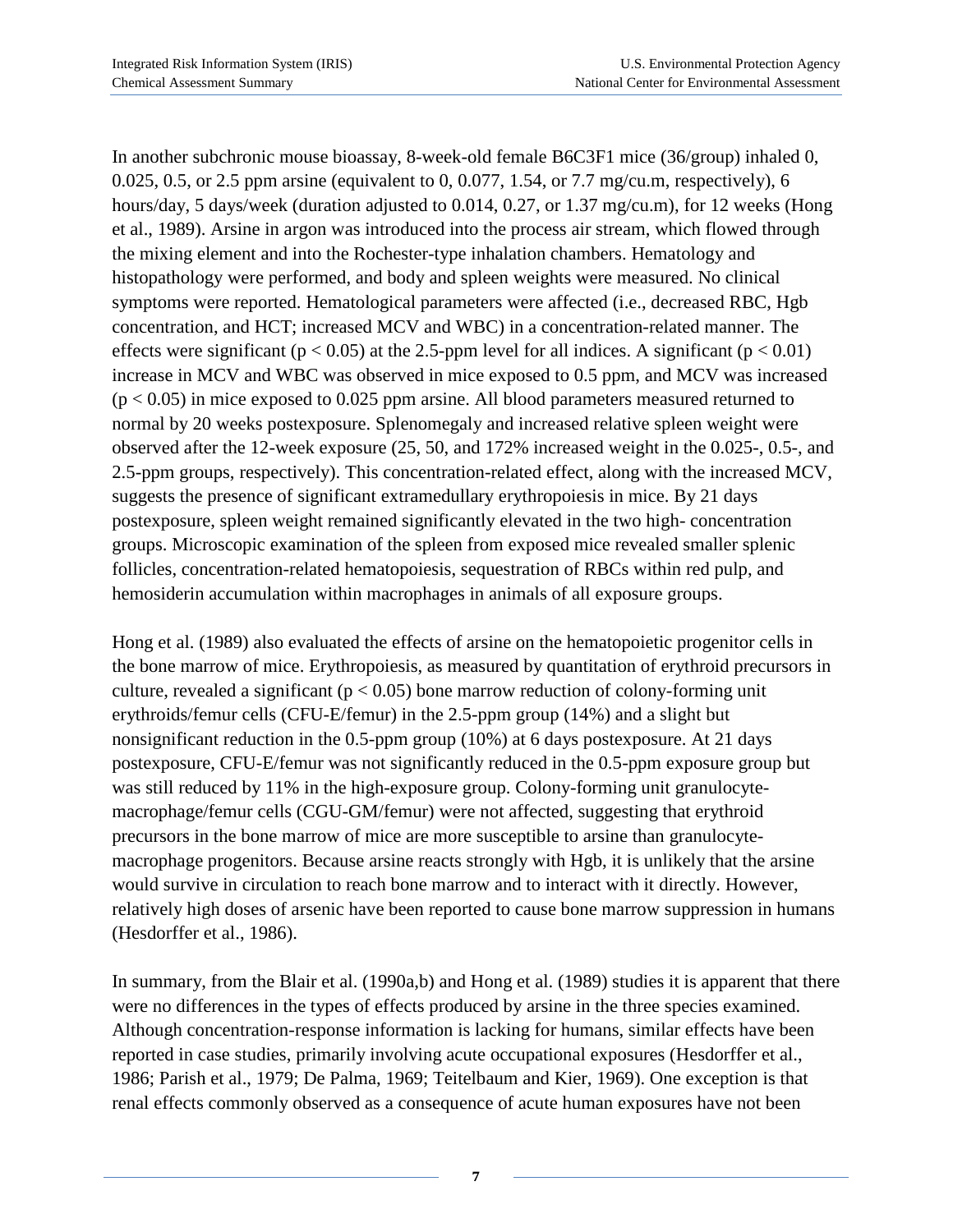observed following subchronic exposures to laboratory animals. However, the survival rates in all laboratory animal exposure groups were comparable with controls (i.e., the MTD was not exceeded). Thus, it is reasonable to assume that, as has been suggested by some authors (Levinsky et al., 1970), renal effects are secondary to hemolysis and would have been observed in laboratory animals at higher exposure levels. The greater susceptibility of rats to the hematologic effects of arsine may be due to the fact that mice may have a greater capability for erythrocyte regeneration because of a superior capacity for splenic extramedullary hematopoiesis (Blair et al., 1990a). The splenomegaly and increased spleen weight observed in all three species were likely the result of increased removal of damaged RBCs (fragments), hemosiderosis, and increased splenic hematopoiesis. The impact of these effects on normal splenic function is not completely known but is of concern given the reported alterations in immunocompetency of mice exposed to 2.5 ppm arsine for just 14 days (Rosenthal et al., 1989). The studies did not identify a NOAEL or LOAEL for splenomegaly; however, relative spleen weight was unchanged at the 0.025-ppm exposure level and markedly increased in mice and rats at the 0.5-ppm exposure level. With respect to RBC morphology, abnormalities consistent with those observed in humans following arsine poisonings (Fowler and Weissberg, 1974) were observed in mice at both 0.5 and 2.5 ppm. The case for impaired erythropoiesis is not as strong, but Hong et al. (1989) did identify a trend for reduced CFU-E/temur beginning at the 0.5-ppm exposure level. Thus, these studies taken together support a 0.025-ppm NOAEL (HEC =  $0.014$  mg/cu.m) and a 0.5-ppm LOAEL (HEC =  $0.28$  mg/cu.m) for increased hemolyisis, altered RBC morphology, increased spleen weight, and impaired erythropoiesis.

# **I.B.3. Uncertainty and Modifying Factors (Inhalation RfC)**

UF — An uncertainty factor of 10 is applied to account for sensitive populations, and a factor of 3 is applied to account for interspecies extrapolation based on the use of default dosimetry adjustments and because large species differences are not expected for these direct hemolytic effects. A composite factor of 10 is applied to account for both subchronic duration extrapolation and database deficiencies, specifically the lack of a two- generation reproductive study. A reduced uncertainty factor for subchronic- to- chronic duration is applied because the principal studies do not suggest that duration of exposure is a key determinant of the critical effects (14 and 28-day exposures caused similar hematologic effects as 90-day exposures in all three species tested).

MF — None

# **I.B.4. Additional Studies/Comments (Inhalation RfC)**

The toxicologic literature on human exposures to arsine consists principally of case studies of arsine gas poisonings in various occupational settings and investigations of health Hazards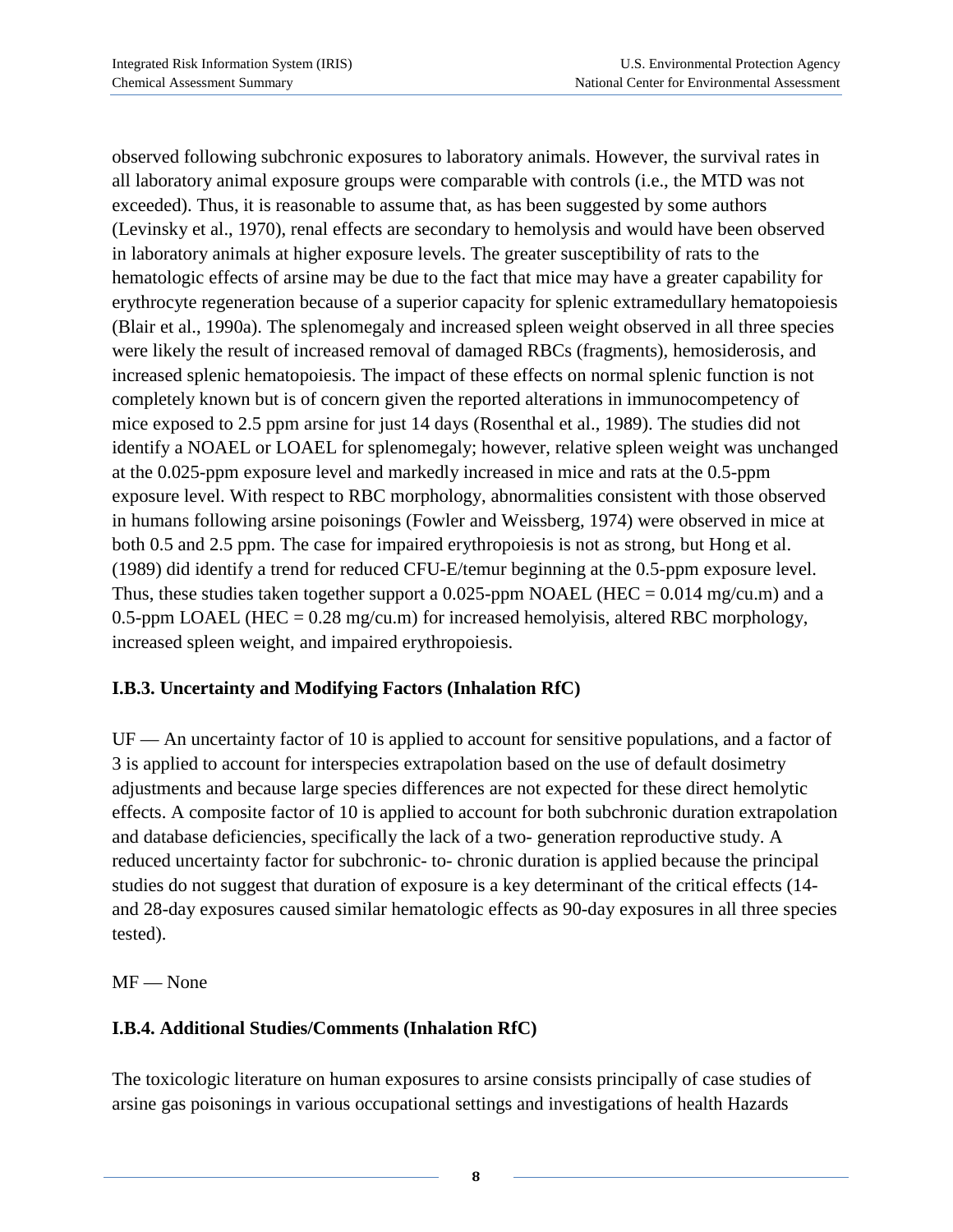(particularly reproductive toxicity) within the microelectronics industry. After the initial demonstration of its toxicity in 1815, 454 cases of poisoning had been documented by 1974. Of 207 cases of arsine toxicity between 1928 and 1974 (4.5 cases/year), 25% were fatal (Fowler and Weissberg, 1974). Between 1974 and 1986, 24 additional cases were reported (2 cases/year) with no fatalities (Wald and Becker, 1986). This decline in case reports/year and fatalities from acute poisonings is not necessarily an indication that a problem no longer exists. Prior to 1974, anuria was a common cause of death following acute exposures to high concentrations of arsine. With the ready availability of hemodialysis, patients should not die from renal failure (Hesdorffer et al., 1986; Wald and Becker, 1986). Further, the importance of treatment via exchange transfusions (Hesdorffer et al., 1986) or some other method such as penicillamine chelation (Risk and Fuortes, 1991) for the adequate removal of arsine and significant amelioration is now recognized. Less severe cases may not cause hematuria (Risk and Fuortes, 1991) and may go unrecognized and untreated as the attending medical staff may not be aware of the possibility of arsine gas poisoning. In fact, most cases of arsine poisoning have not resulted from the manufacture or use of the gas itself, but from formation of arsine as a by-product of a chemical reaction involving a base metal, an arsenic impurity, and an acid (ACGIH, 1986).

In humans, clinical signs of acute exposures to arsine are abdominal pain, hematuria, and jaundice. Other symptoms that have been reported following acute (Wald and Becker, 1986) and subchronic exposures (Risk and Fuortes, 1991) include headache, malaise, weakness, and gastrointestinal distress accompanied by nausea and vomiting. Hemolytic anemia, however, is the most consistent clinical finding in humans. Observed hemolytic effects in humans are consistent with effects observed in laboratory animals and include increased Hgb concentrations, reticulocytosis, leukocytosis, and altered RBC morphology characterized by basophilic stippling, anisocytosis, poikilocytosis, red-cell fragments, and ghost cells (Levinsky et al., 1970; Fowler and Weissberg, 1974; Wald and Becker, 1986). Bone marrow suppression by arsenic may give the impression that no or minimal hemolysis is taking place. In a recent case, a patient did not receive immediate exchange transfusion because initial reticulocyte counts suggested that severe continuous hemolysis was not occurring (Hesdorffer et al., 1986). Hematuria is a symptom generally associated with acute exposure to arsine (Wald and Becker, 1986). However, it was not observed following longer term, presumably lower level, exposure despite the occurrence of both hepatic and renal impairment (Risk and Fuortes, 1991).

The semiconductor industry makes use of many toxic materials, including a variety of solvents, acids, and metals such as arsenic. The semiconductor manufacturing process involves extensive use of dopant gases, primarily arsine, phosphine, and diborane (LaDou, 1983; Pastides et al., 1988). The California Department of Industrial Relations reported a higher rate of occupational illness in the electronics industry between 1977 and 1980, and that the semiconductor industry accounts for a large part of the difference (LaDou, 1983). Two processes, the "photolithurgic" process and the "diffusion" process, were investigated as potential sources of general illness and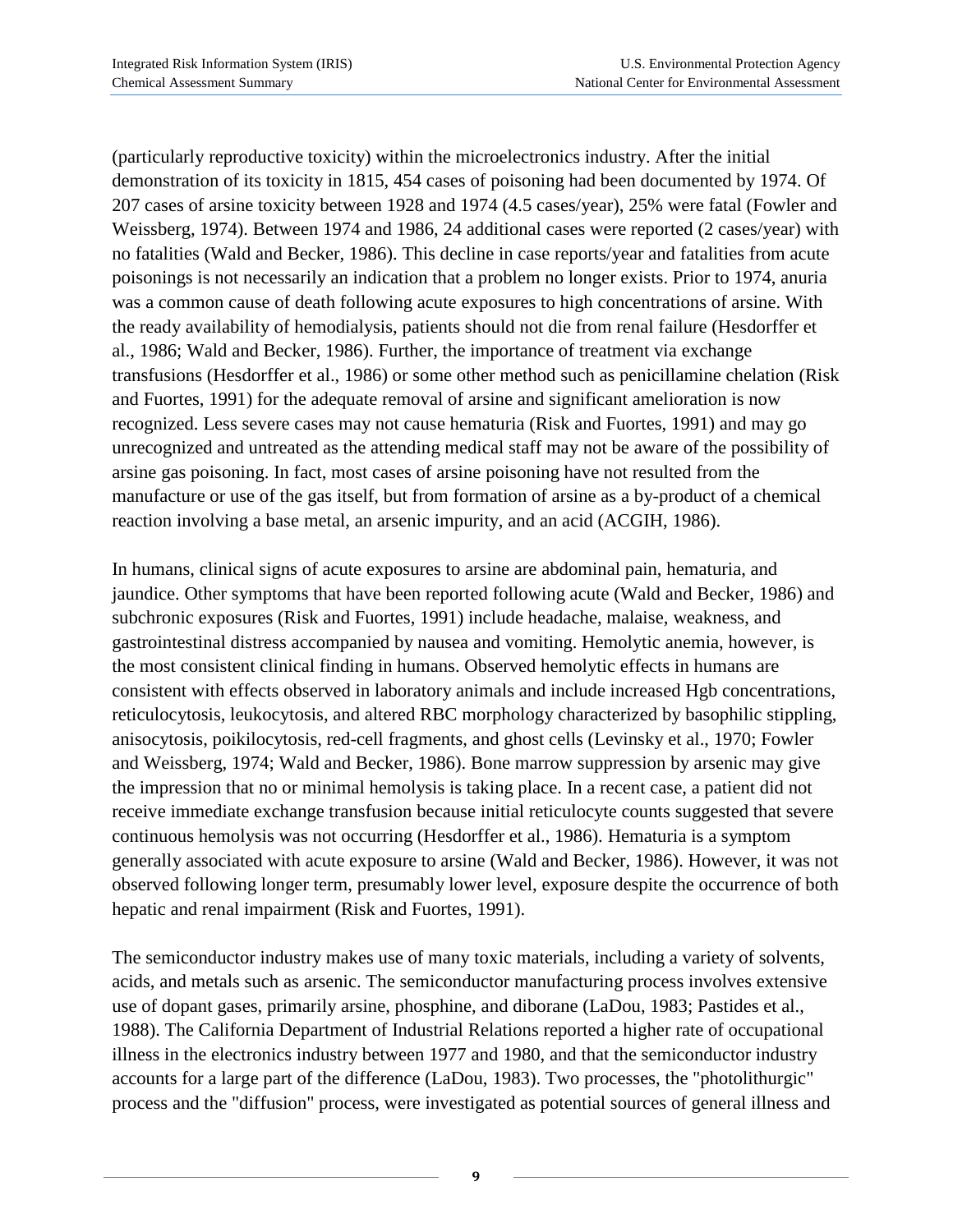spontaneous abortions (Pastides et al., 1988). The photolithurgic process involves coating wafers with a photosensitive material containing glycol ethers and, often, xylene, toluene, and hexamethyldisilazane. The diffusion process involves heating the wafer at very high temperatures in a chamber containing arsine, phosphine, and diborane (dopants). Three groups of workers were selected for participation in this study: (1) all current workers with more than 1 month of employment in the photolithurgic area, (2) workers employed primarily in the diffusion area (but also workers from other areas exclusive of photolithurgy), and (3) administrative staff not exposed to any of the process chemicals. Spontaneous abortion ratios, defined as the number of fetal losses prior to 29 weeks gestation divided by the number of total pregnancies, were increased in both exposure groups. The spontaneous abortion ratios observed for women in the photolithurgic, diffusion, and nonexposed groups were 31.3% (5/16), 38.9% (7/18), and 17.8% (71/398), respectively. An increased relative risk of 2.18 for the diffusion group vs. the nonexposed group (95% confidence interval  $= 1.11-3.60$ ) was calculated. This observation persisted even after controlling for a variety of risk factors including age at pregnancy, gravidity, consumption of caffeine during pregnancy, smoking during pregnancy, and consumption of alcohol during pregnancy. The elevated ratio among women in the photolithurgic group was not statistically significant; however, the risk of spontaneous abortion in the photolithurgic and diffusion groups relative to the nonexposed group remained consistent, regardless of which risk factors were considered. This study was subject to several limitations. First, the authors acknowledge that many semiconductor workers have exposures to chemicals found in both the photolithurgic and diffusion areas, and workers were sometimes involved in work in both areas during their tenure with the company. Second, spontaneous abortion rates were based on a small sample size (34 pregnancies in both manufacturing groups). These limitations, along with the lack of quantifiable exposure data for any individual chemical, preclude making any kind of determination regarding the role of arsine in the observed increased spontaneous abortion rate.

Female B6C3F1 mice (36/group) inhaled 0, 0.5, 2.5, or 5.0 ppm arsine (0, 1.6, 8, or 16 mg/cu.m) 6 hours/day for 14 days (Hong et al., 1989). Concentration-related decreases in RBC count, Hgb, and HCT values were found after exposure, but values returned to normal levels by 3 weeks postexposure. Significant concentration-related splenomegaly was observed in mice. The relative spleen weight was significantly increased (38-236% increase) in all exposed groups compared to controls at 2 days postexposure and remained at 24 days postexposure (12-48% increase). Histopathology revealed a concentration- related hematopoiesis in spleens of exposed mice. To evaluate the effect of arsine on erythropoiesis, quantitation of erythroid precursors in culture were examined. In the bone marrow, colony-forming unit granulocyte- macrophage/femur cells (CGU-GM/femur) (8-13% decrease compared with control) and colony-forming unit erythroids/femur cells (CFU-E) (11-27% decrease) were significantly reduced in all exposed groups on day 2 or 3 postexposure. Values returned to normal levels after 3 weeks except for the CFU-E values in the high-concentration group (9% decrease). Therefore, the changes in hematological parameters and the reduction in CFU-E in the bone marrow suggest that fewer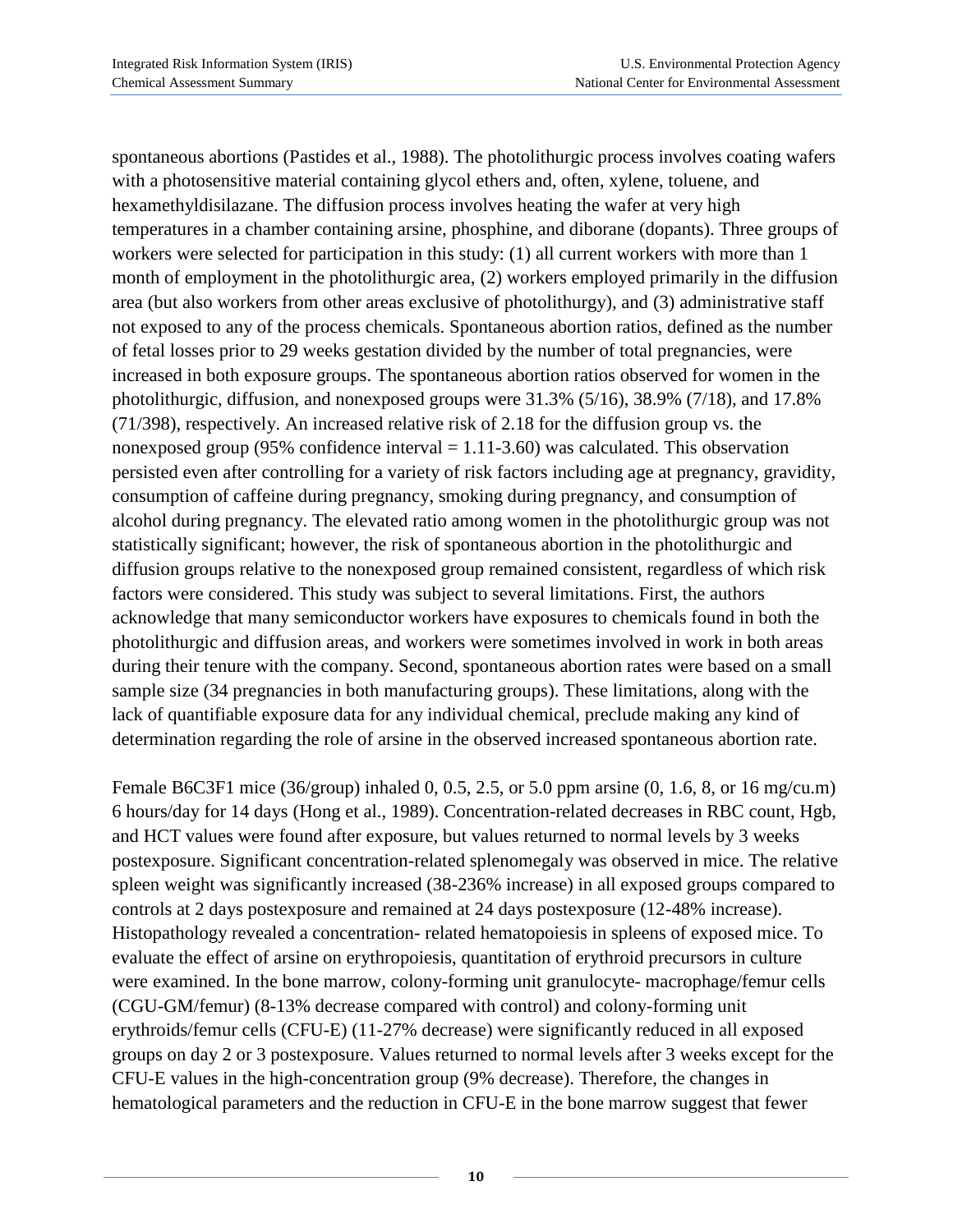bone marrow cells divide or that extramedullary erythropoiesis in sites such as spleen compensate for deficit in bone marrow cells.

Rosenthal et al. (1989) examined immunological parameters in groups of female B6C3F1 mice that inhaled 0, 0.5, 2.5, or 5 ppm arsine  $(0, 1.6, 8, or 16$  mg/cu.m) 6 hours/day for 14 days. Marked changes in splenic cellular populations were observed in exposure groups. The percentage of splenic lymphocytes fell significantly and in a dose-related fashion in all exposure groups, from 83.4% in air controls to 45.6% in animals exposed to 5.0 ppm arsine. At the same time, there was a concomitant increase in percentages of immature erythrocytes (rubricytes). Splenic T-cell percentages were significantly decreased at all arsine concentrations, whereas the percentage of B-cells was depressed only at the 5.0-ppm exposure level. In vitro analysis showed a concentration-dependent decrease in natural killer cell and cytotoxic T-lymphocyte function (significant at the 2.5- and 5.0-ppm exposure levels). Increased susceptibility to Listeria and Plasmodium yoelii was observed at all concentrations. As previous studies have shown, these data suggest that the spleen represents a target of arsine manifested by altered cellular populations. The decreases in certain host resistance parameters suggest that arsine exposure also results in immunosuppression. For immunotoxic effects, based principally on decreased cytotoxic T-lymphocyte function and increased susceptibility to Listeria, a NOAEL of 0.5 ppm and a LOAEL of 2.5 ppm are identified from this study.

The concentration-response curve for effects from acute exposure to arsine has been shown by Peterson and Bhattacharyya (1985) to be steep. The investigators exposed B6CF1/Anl female mice (8/group) to 0, 5, 9, 11, 15, or 26 ppm arsine for 1 hour. Blood samples were taken for hematologic evaluation 1, 5, and 11 days after exposure. No alterations in HCT, erythrocyte, leukocyte, or reticulocyte levels were noted in the 5-ppm group. Significant hemolytic responses were seen in the other groups. Hematocrit values were 98.8, 80.2, 79.7, 61.4, and 21.7% of controls 1 day after exposure for the 5-, 9-, 11-, 15-, and 26-ppm groups, respectively. At the 26 ppm exposure level, all five mice that remained after the first 24-hour sampling period died within 4 days.

Pregnant Fischer 344 rats and CD-1 mice were exposed to 0, 0.025, 0.5, or 2.5 ppm arsine (0, 0.08, 1.6, or 8 mg/cu.m, respectively), 6 hours/day, on gestational days 6-15 (Morrissey et al., 1990). Mice were killed on gestational day 17 and rats on gestational day 20. Significant increases in absolute and relative spleen weights were observed in the 2.5-ppm exposed mice, but no significant differences in the developmental indices were observed. In the 2.5-ppm rats, enlarged spleen was noted in >80% of the animals at necropsy (changes in spleen weight were not reported). A significant increase in the average fetal body weight per litter was evident in the 2.5-ppm group. No other developmental or reproductive effects were observed. In further experiments by these investigators, pregnant rats (13- 15/group) were exposed to 0 or 5 ppm arsine (0 or 16 mg/cu.m) during gestational days 4-15 (Morrissey et al., 1990). Exposed rats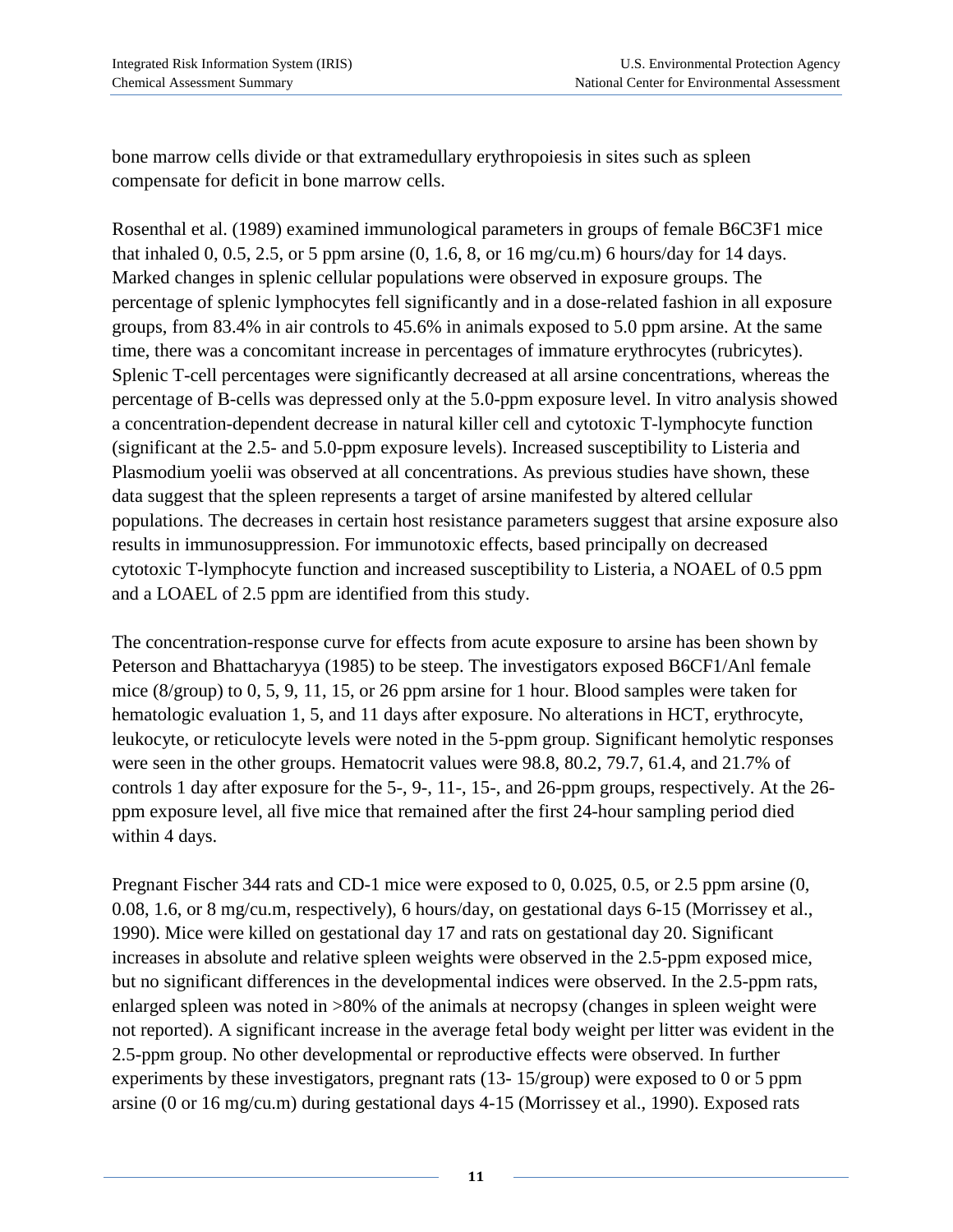developed splenomegaly and displayed significant changes in all hematological values (i.e., increased leukocyte and platelet counts, MCV, MCH, and MCHC; decreased RBC, Hgb concentration, and HCT) compared with those of the control group. Therefore, a NOAEL of 0.5 ppm arsine (HEC = 1.6 mg/cu.m) was determined for maternal toxicity (increased spleen weight in rats and mice), and a NOAEL of 0.5 ppm (HEC  $= 1.6$  mg/cu.m) was determined for developmental effects (increase in average fetal body weight per litter in rats).

The ACGIH (1986) recommends a TLV-TWA of 0.05 ppm (0.2 mg/cu.m) based on hemolytic anemia.

## **I.B.5. Confidence in the Inhalation RfC**

 $Study$ — High Database — Medium RfC — Medium

The studies by Blair et al. (1990a,b) and Hong et al. (1989) indicate that the most sensitive endpoints of arsine exposure in rats are increased hemolysis, altered RBC morphology, increased spleen weight, and impaired erythropoiesis. These effects result in splenic changes due to increased removal of damaged RBCs and splenic hematopoiesis. Taken together, the studies are given high confidence because the sample sizes were adequate, statistical significance was reported, critical endpoints were consistent with one another or replicated across studies, concentration-response relationships were documented, three species were investigated, and both a NOAEL and LOAEL were identified. These findings are corroborated by subacute inhalation exposure studies conducted by the same investigators. Supporting evidence also is provided by a reproductive study (Morrissey et al., 1990) in which similar effects were observed in pregnant rats exposed to arsine. The database is given medium confidence because there are three inhalation subchronic animal studies (two species) and a developmental/reproductive study that reported the same critical endpoint; however, there is a lack of data on human exposure, a lack of chronic inhalation studies, and no two-generation reproductive study. A medium confidence in the RfC follows.

#### **I.B.6. EPA Documentation and Review of the Inhalation RfC**

Source Document — This assessment is not presented in any existing U.S. EPA document.

Other EPA Documentation — U.S. EPA, 1984a,b

Agency Work Group Review — 02/11/1993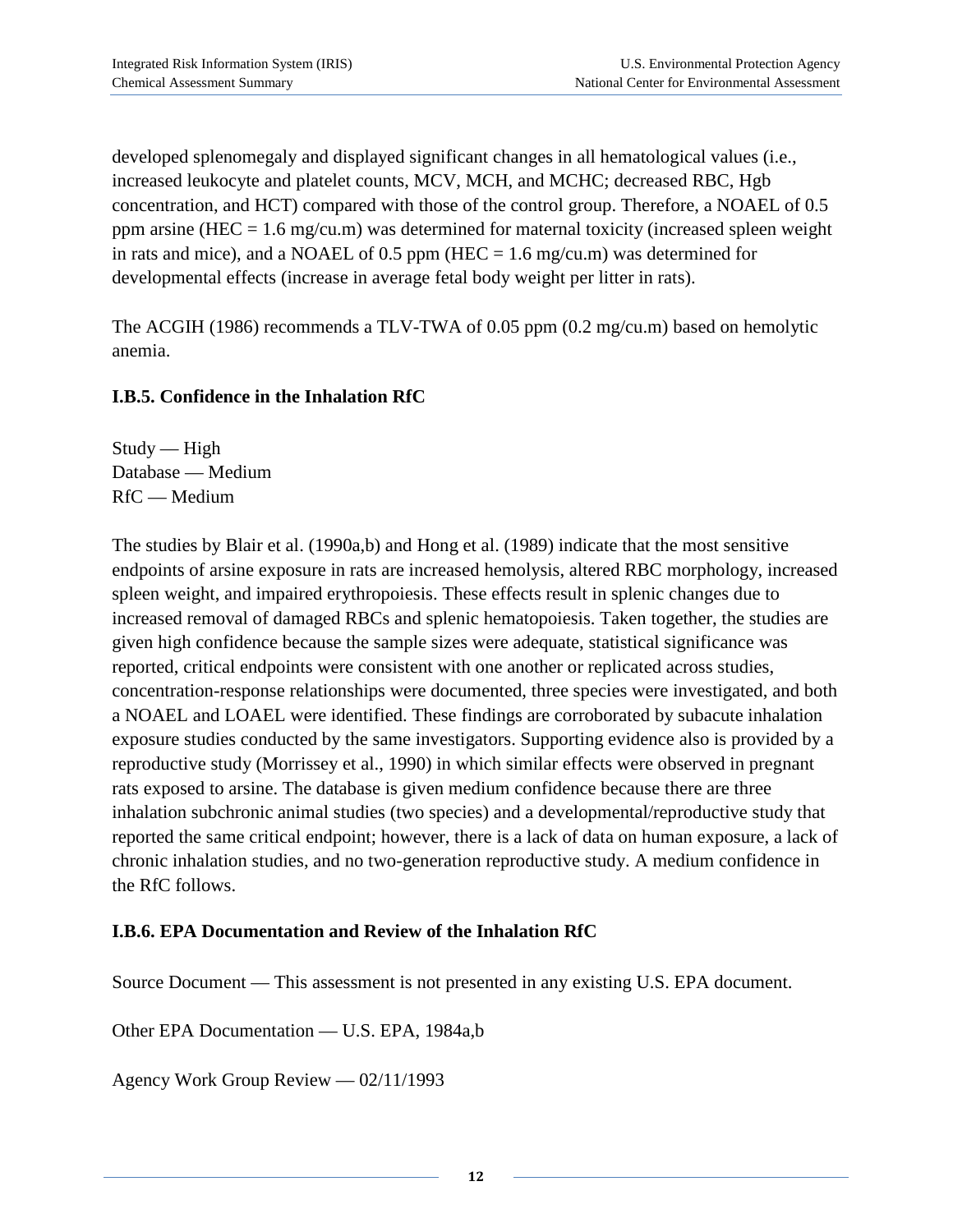Verification Date — 02/11/1993

Screening-Level Literature Review Findings — A screening-level review conducted by an EPA contractor of the more recent toxicology literature pertinent to the RfC for Arsine conducted in September 2002 identified one or more significant new studies. IRIS users may request the references for those studies from the IRIS Hotline at **hotline.iris@epa.gov** or (202)566-1676.

## **I.B.7. EPA Contacts (Inhalation RfC)**

Please contact the IRIS Hotline for all questions concerning this assessment or IRIS, in general, at  $(202)566-1676$  (phone),  $(202)566-1749$  (FAX) or [hotline.iris@epa.gov](mailto:hotline.iris@epa.gov) (internet address).

# **II. Carcinogenicity Assessment for Lifetime Exposure**

Substance Name — Arsine CASRN — 7784-42-1

This substance/agent has not undergone a complete evaluation and determination under US EPA's IRIS program for evidence of human carcinogenic potential.

**III. [reserved] IV. [reserved] V. [reserved]**

# **VI. Bibliography**

Substance Name — Arsine CASRN — 7784-42-1

# **VI.A. Oral RfD References**

None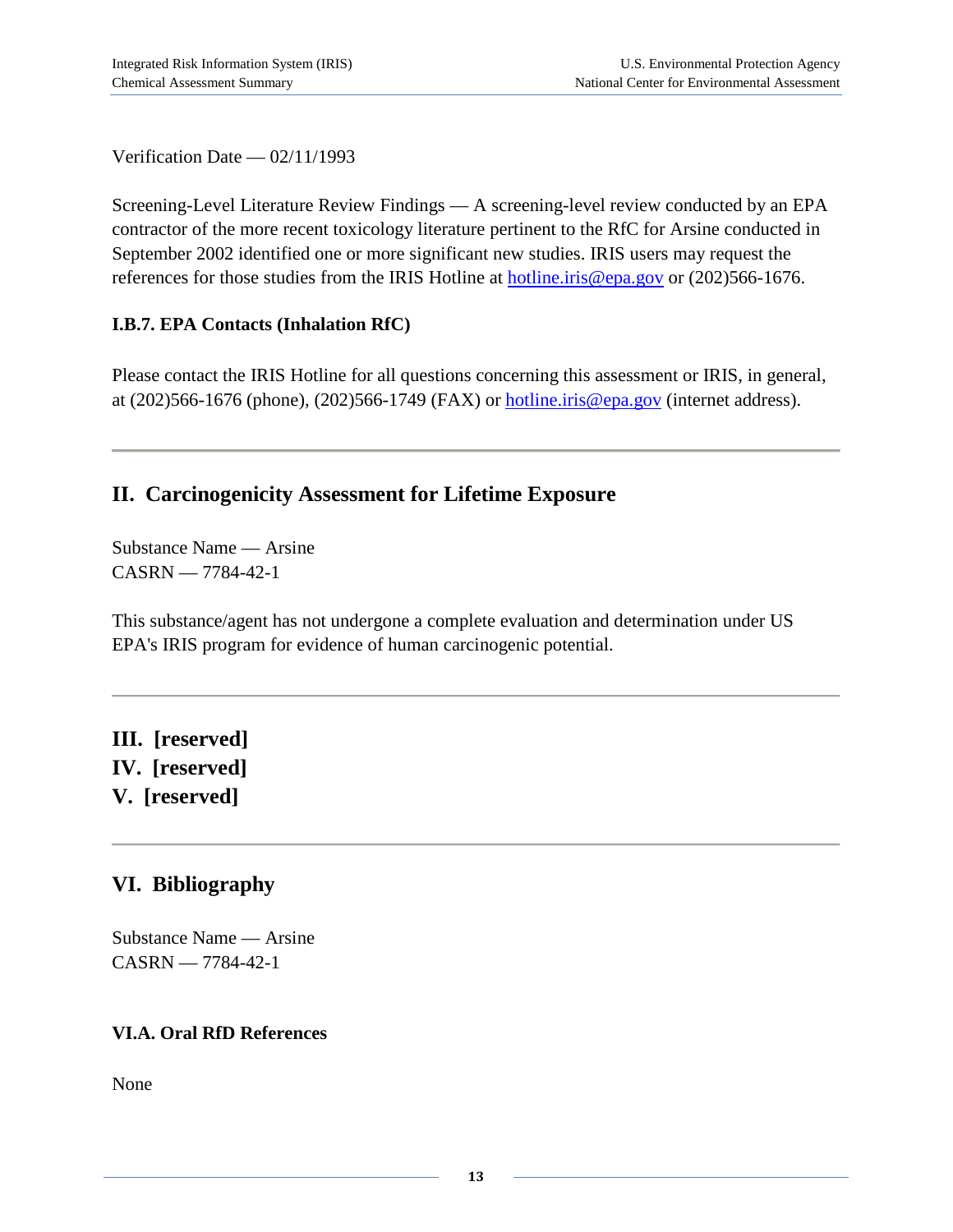### **VI.B. Inhalation RfC References**

ACGIH (American Conference of Governmental Industrial Hygienists). 1986. Documentation of TLVs. Arsine. Cincinnati, OH. p. 39.

Blackwell, M. and A. Robins. 1979. Arsine (arsenic hydride) poisoning in the workplace. NIOSH Current Intelligence Bulletin 32. Am. Ind. Hyg. Assoc. J. 40: A-56-60.

Blair, P., M. Thompson, R. Morrissey et al. 1990a. Comparative toxicity of arsine gas in B6C3F1 mice, Fischer 344 rats, and Syrian golden hamsters: System organ studies and comparison of clinical indices of exposure. Fund. Appl. Toxicol. 14(4): 776-787.

Blair, P., M. Thompson, M. Bechtold et al. 1990b. Evidence of oxidative damage to red blood cells in mice induced by arsine gas. Toxicology. 63(1): 25-34.

De Palma, A.E. 1969. Arsine intoxication in a chemical plant. J. Occup. Med. 11(11): 582-587.

Fowler, B.A. and Weissberg. 1974. Arsine poisoning. N. Eng. J. Med. 291(22): 1171-1174.

Hesdorffer, C.S., F.J. Milne, J. Terblanche, and A.M. Meyers. 1986. Arsine gas poisoning: The importance of exchange transfusions in severe cases. Br. J. Ind. Med. 43: 353-355.

Hong, H., B. Fowler, and G. Boorman. 1989. Hematopoietic effects in mice exposed to arsine gas. Toxicol. Appl. Pharmacol. 97(1): 173-182.

Jacob, H.S. and J.H. Jandl. 1962. Effects of sulfhydryl inhibition on red blood cells. I. Mechanism of hemolysis. J. Clin. Invest. 41(4): 779-792.

LaDou, J. 1983. Potential occupational health Hazards in the microelectronics industry. Scand. J. Work. Environ. Health. 9: 42-46.

Levinsky, W.J., R.V. Smalley, P.N. Hillyer, and R.L. Shindler. 1970. Arsine hemolysis. Arch. Environ. Health. 20: 436-440.

Morrissey, R., B. Fowler, M. Harris et al. 1990. Arsine: Absence of developmental toxicity in rats and mice. Fund. Appl. Toxicol. 15(2): 350-356.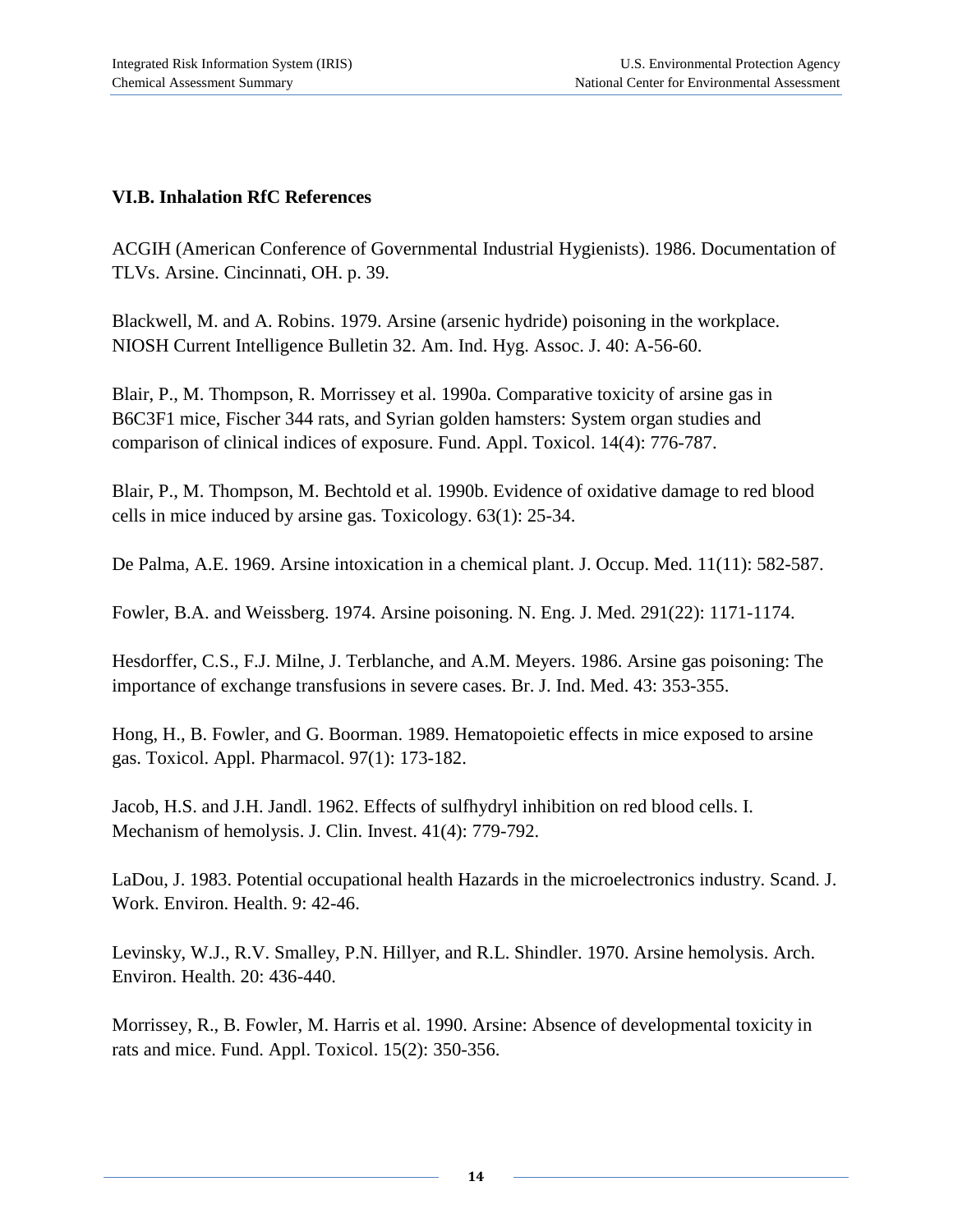Parish, G.G., R. Glass, and R. Kimbrough. 1979. Acute arsine poisoning in two workers cleaning a clogged drain. Arch. Environ. Health. 34(4): 224-227.

Pastides, H., E.J. Calabrese, D.W. Hosmer, Jr., and D.R. Harris, Jr. 1988. Spontaneous abortion and general illness symptoms among semiconductor manufacturers. J. Occup. Med. 30(7): 53-73.

Pernis, B. and M. Magistretti. 1960. A study of the mechanism of acute hemolytic anemia from arsine. Med. Lavoro. 51(1): 37-41.

Peterson, D. and M. Bhattacharyya. 1985. Hematological responses to arsine exposure: Quantitation of exposure response in mice. Fund. Appl. Toxicol. 5: 499-505.

Risk, M. and L. Fuortes. 1991. Chronic arsenicalism suspected from arsine exposure: A case report and literature review. Vet. Hum. Toxicol. 33(6): 590-595.

Rosenthal, G.J., M.M. Fort, D.R. Germolec et al. 1989. Effect of subchronic arsine inhalation on immune function and host resistance. Inh. Toxicol. 1: 113-127.

Teitelbaum, D.T. and L.C. Kier. 1969. Arsine poisoning. Report of five cases in the petroleum industry and a discussion of the indications for exchange transfusion and hemodialysis. Arch. Environ. Health. 19(1): 133-143.

U.S. EPA. 1984a. Health Assessment Document for Inorganic Arsenic. Office of Health and Environmental Assessment, Environmental Criteria and Assessment Office, Research Triangle Park, NC. EPA/600/8-83/021F.

U.S. EPA. 1984b. Health Effects Assessment for Arsenic. Office of Health and Environmental Assessment, Environmental Criteria and Assessment Office, Cincinnati, OH. EPA/540/1-86/020.

Wald, P.H. and C.E. Becker. 1986. Toxic gases used in the microelectronics industry. Occup. Med. 1(1): 105-117.

Weed, R.I. and C.F. Reed. 1966. Membrane alterations leading to red cell destruction. Am. J. Med. 41: 681-698.

#### **VI.C. Carcinogenicity Assessment References**

None